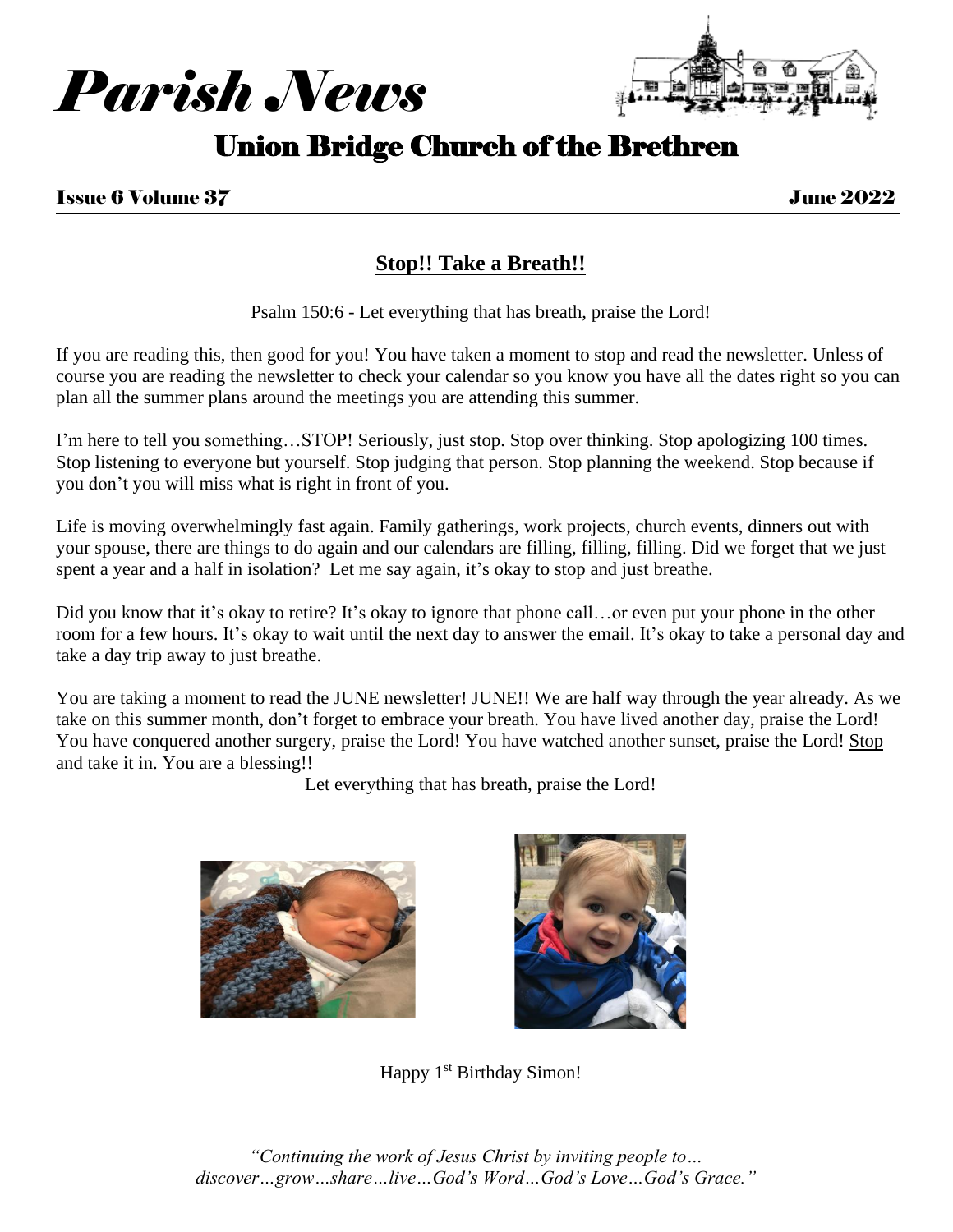### **June Scripture Passages**

#### **June 5**

Pentecost John 14:8-17; 25-27

#### **June 12**

Nurture 1 Thessalonians 2:7-12

# **June 19**

**Stewards** Matthew 25: 14-30

### **June 26**

Leadership Mark 10:42-45

# **Church Contacts**

*Church Office* 410-775-2717 [unbrb@verizon.net](mailto:unbrb@verizon.net) *Pastor's office hours*  Tuesday through Friday 9:00 a.m. to noon Email address unionbridgepastors@gmail.com *Stacy Rettig's office hours*  Monday through Wednesday 8:00 a.m. to noon



# **WE ARE PRAYING FOR…**

*Sue Albaugh, Shirley Altvater, Ruth Aukerman, The family of Kasia Caputo, Tony Claar, Melissa & Rick Greene, Byron & Ginny Grossnickle, Donna Healey, Joe Hughes, Thurston Myers, Janet Reister, Donny Smith, Elizabeth Snyder, The family of Donna Steiner, Mike Straub, Lyle & June Stutzman, The family of Ruth Thomas, Barbara Lynn Warthen, Sharon Weeks, Paula Wivell and Dot Hess-Zepp*

#### **June Birthdays**

- 1 Lynne Blacksten
- 4 Sophia Miller
- 7 Roger Adams
- 8 Jeanne Laudermilch
- 9 Cathleen Wastler
- 10 Margie Legg Missi Green Lore Fritz
- 11 Ruth Pfaltzgraff Pastor Scott Linton
- 14 Jessica Mosholder
- 15 William Sinnott Simon Linton
- 16 Steve Horr
- 17 Kathleen Edstrom
- 19 Marie Boyle
- 21 Wayne Weeks
- 23 Byron Grossnickle
- 29 Cathy Lease
- 30 Linda Graybill

# **June Anniversaries**

- 1-1991 Gary and Sheri Mosholder
- 1-2019 Brady and Rachel Winter
- 2-1956 Paul and Shirley Soper
- 4-1994 Jeff and Anne Himes
- 12-1976 John and Jeanne Laudermilch
- 14-2008 David and Cathleen Musil
- 16-1973 Steve and Kaye Horr
- 22-1974 Thomas and Margie Legg
- 22-2019 Jason and Dana Fritz
- 24-1972 Wayne and Sue Albaugh  $50<sup>th</sup>$
- 28-1962 Donald and Andrea Wilson
- 29-1963 Tom and Alice Houck

#### **Giving Progress as of May 12, 2022**

|                        | 2022         | 2021         |
|------------------------|--------------|--------------|
| Budget-to-date         | \$72,429.14  | \$70,937.64  |
| <b>Actual Giving</b>   | \$69,943.00  | \$67,929.00  |
| Ahead/(Behind)         | \$(2,486.14) | \$(3,008.64) |
| <b>Actual Expenses</b> | \$72,373.32  | \$69,115.17  |
| Surplus/(Deficit)      | \$(2,430.32) | \$(1,186.17) |



py Birthday to.